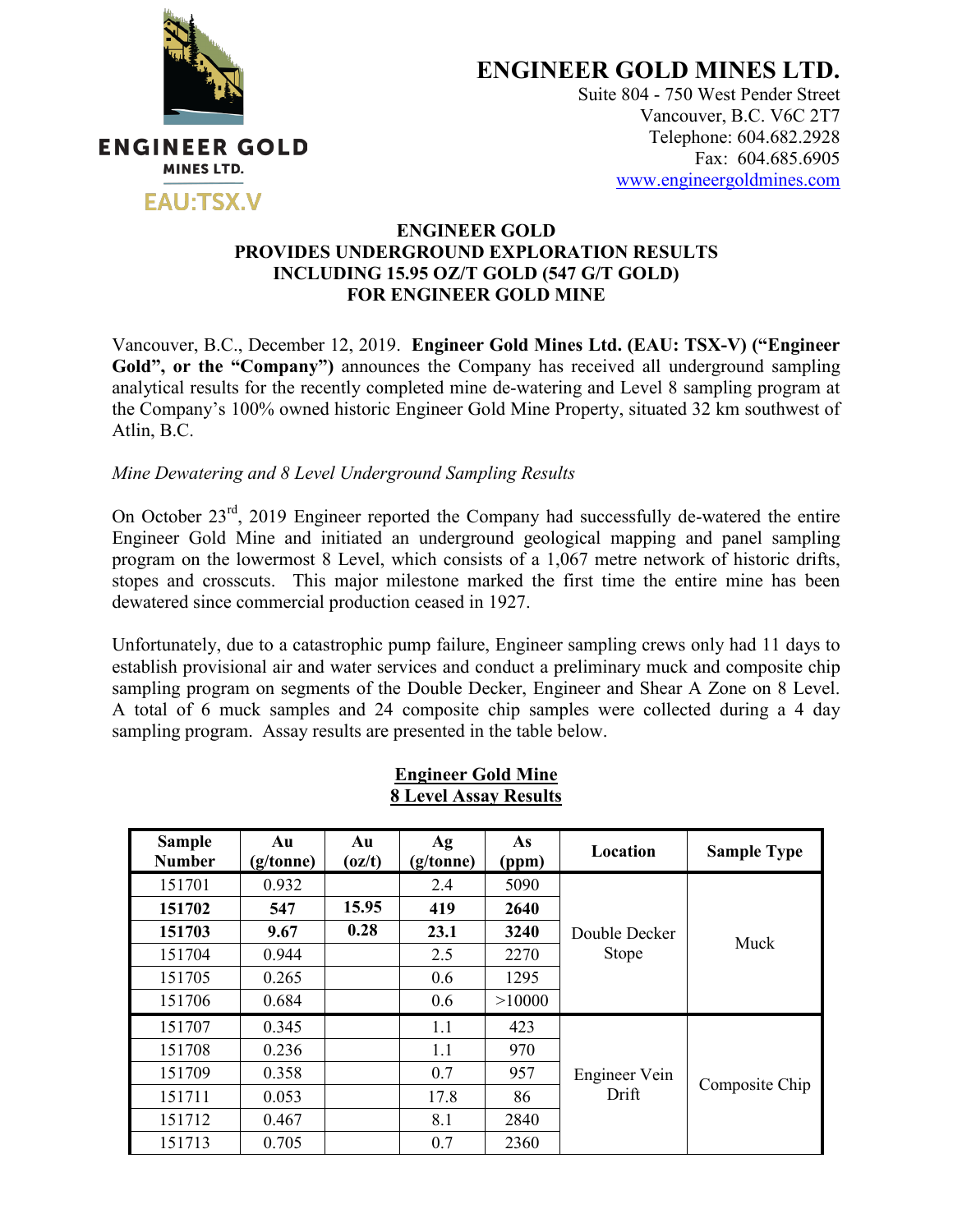| <b>Sample</b><br><b>Number</b> | Au<br>(g/tonne) | Au<br>$\left( \frac{\mathrm{d}}{\mathrm{d}t} \right)$ | Ag<br>(g/tonne) | As<br>(ppm) | Location         | <b>Sample Type</b> |
|--------------------------------|-----------------|-------------------------------------------------------|-----------------|-------------|------------------|--------------------|
| 151714                         | 0.022           |                                                       | < 0.5           | 86          |                  |                    |
| 151715                         | 0.011           |                                                       | < 0.5           | 55          |                  |                    |
| 151716                         | 0.143           |                                                       | 1.9             | 208         |                  |                    |
| 151717                         | 0.444           |                                                       | 1.3             | 3920        |                  |                    |
| 151718                         | 0.482           |                                                       | 8.4             | 611         |                  |                    |
| 151719                         | 0.287           |                                                       | 2.2             | 2540        |                  |                    |
| 151721                         | 0.127           |                                                       | < 0.5           | 789         |                  |                    |
| 151722                         | 0.417           |                                                       | 7.5             | 546         |                  |                    |
| 151723                         | 0.12            |                                                       | 0.9             | 648         |                  |                    |
| 151724                         | 0.189           |                                                       | 4.9             | 489         | Shear A<br>Drift | Composite Chip     |
| 151725                         | 0.534           |                                                       | 6.4             | 1200        |                  |                    |
| 151726                         | 0.736           |                                                       | 2.2             | 920         |                  |                    |
| 151727                         | 0.068           |                                                       | 1               | 597         |                  |                    |
| 151728                         | 0.018           |                                                       | < 0.5           | 251         |                  |                    |
| 151729                         | 0.155           |                                                       | 0.7             | 1585        |                  |                    |
| 151731                         | 0.212           |                                                       | < 0.5           | 800         |                  |                    |
| 151732                         | 1.13            |                                                       | 1.4             | 1410        |                  |                    |
| 151733                         | 0.186           |                                                       | 3               | 796         |                  |                    |

# *Double Decker Vein*

Work crews were able to access the production stope at the south end of the Double Decker vein. The stope is estimated at 40 metres in length and up to 10 metres high. Historic miners removed most of the broken ore from the shrinkage stope but the vein can be seen in back of the stope where it is estimated to be 50 cm wide.

Five samples were collected from the muck piles remaining on the stope floor. A sixth sample was collected from inside one of the draw chutes. All six samples were mineralized with two of the samples returning high-grade gold. Samples 151702 and 151702 returned 547 g/t Au and 9.67 g/t Au, respectively. The samples were also enriched in silver and arsenic which is typically associated with gold mineralization at the Engineer Gold Mine.

### *Engineer Vein*

The Engineer Vein was identified on 8 Level as a vuggy quartz/calcite vein ranging from 40 to 70 cm width over a drift length of 193 metres. The width and vein textures are similar to that observed in the 5 Level Bonanza Zone. Due to time constraints, only 9 composite chip samples were collected along a 35 metre strike length.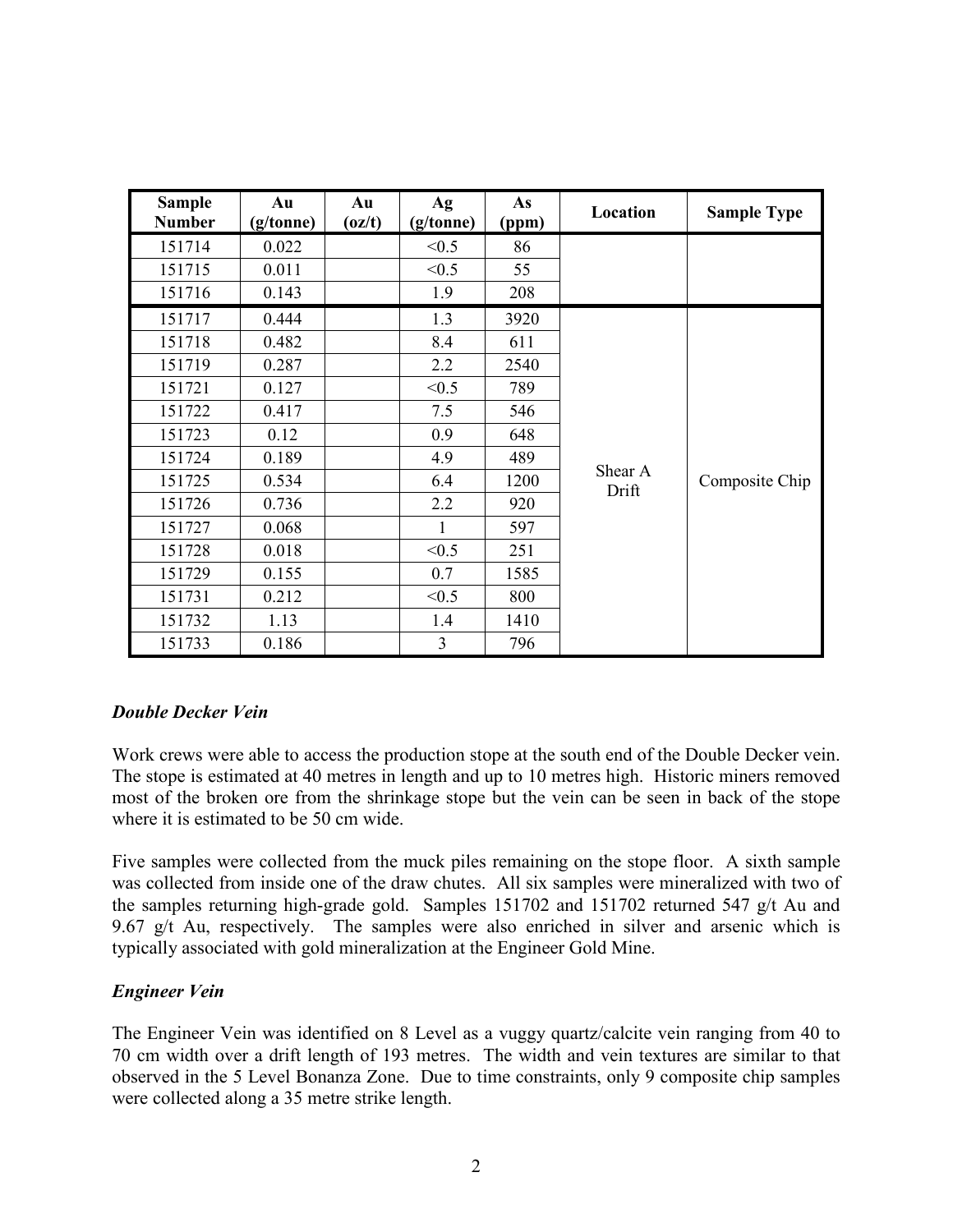All 9 samples were mineralized but returned low-grade gold values ranging from 11 to 705 ppb Au. Samples were also elevated in silver and arsenic which is encouraging. Previous work on the 5 Level Bonanza Zone has shown that small chip samples typically underestimate the actual gold grade of the vein due to it high nugget nature.

## *Jersey Lilly Vein*

The Jersey Lilly Vein has been identified on 8 Level within a 77 metre long drift. Preliminary inspection indicates the vein varies from 0.10 metres to 0.60 metres in width. Unfortunately due to time constraints the vein was not sampled this season.

### *Shear A Zone*

Historic drifting of the Shear A Zone is measured to be approximately 255 metres. A total of 15 composite chip samples were collected along a 100-metre length of the drift. Mineralization is open in both directions but work crews only had access to the drift for one day of sampling.

All 15 samples exhibited low grade gold mineralization ranging from 18 ppb to 1.13 g/t Au. The average grade was 340 ppb Au. The stope backs were heavily coated in mud so all the samples collected were completely random. It is encouraging that all of the blind sampling returned elevated gold mineralization with strong silicification and sulphide mineralization.

### *Exploration Implications*

While it is most unfortunate that Engineer work crews had insufficient time to conduct a more thorough underground sampling program on Level 8, results substantiate historic high-grade gold occurring on the Double Decker Vein (547 g/t Au) and continuous lower grade gold occurring within and along the Shear A structure. Sampling results are considered preliminary in nature, and a more concerted program including washing drift walls, geological mapping and detailed sampling along all mineralized vein drifts in their entirety is warranted and proposed for Spring, 2020.

# *Quality Control*

Samples were submitted to ALS Minerals in Whitehorse, Yukon for sample preparation using code PREP-31. A 30 gram pulp was cut and shipped to the ALS Minerals assay lab in North Vancouver, BC where it was analyzed for gold using method Au-AA23. A 0.25 gram pulp was analyzed for a multi-element suite using method code ME-ICP61. Over limits were analyzed by Au-GRA21 and ME-OG62, respectively.

# *Qualified Person*

Mr. Darren O'Brien, P.Geo., a 'Qualified Person' (Q.P.) as defined under Canadian National Instrument NI 43-101, supervised the Engineer Gold Mine underground exploration program, and prepared and reviewed technical aspects of this news release.